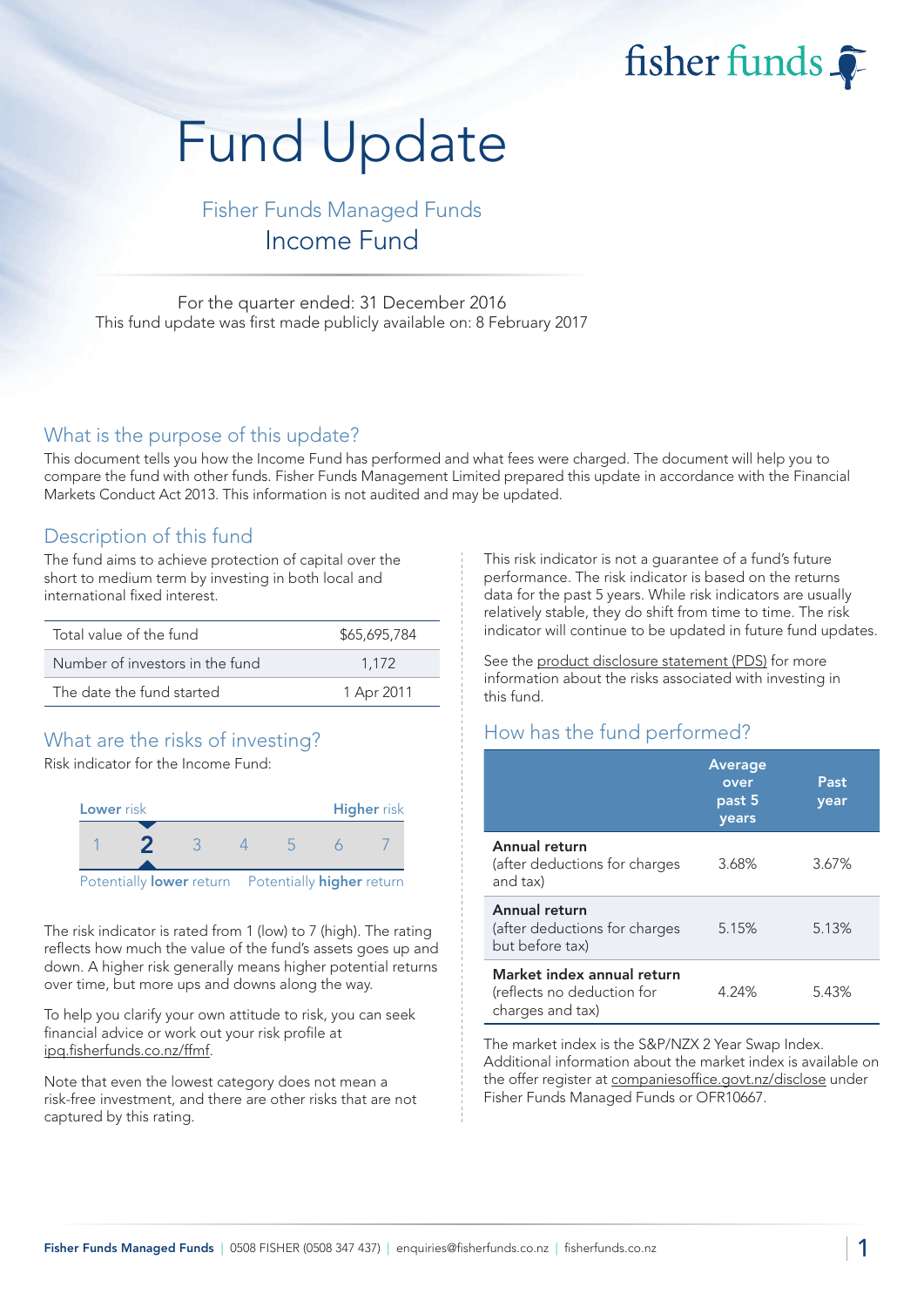## Annual return graph



This shows the return after fund charges and tax for each year ending 31 March since the fund started. The last bar shows the average annual return since the fund started, up to 31 December 2016.

Important: This does not tell you how the fund will perform in the future.

Returns in this update are after tax at the highest prescribed investor rate (PIR) of tax for an individual New Zealand resident. Your tax may be lower.

#### What fees are investors charged?

Investors in the Income Fund are charged fund charges. In the year to 31 March 2016 these were:

|                                                       | % of net asset value |
|-------------------------------------------------------|----------------------|
| <b>Total fund charges</b>                             | 1.30%                |
| Which are made up of:                                 |                      |
| <b>Total management and</b><br>administration charges | 1.30%                |
| Including:                                            |                      |
| Manager's basic fee                                   | 1.02%                |
| Other management and<br>administration charges        | 0.32%                |
| Total performance-based fees <sup>1</sup>             | $-(1.04\%$           |

Small differences in fees and charges can have a big impact on your investment over the long term.

### Example of how this applies to an investor

Katie had \$10,000 in the fund at the start of the year and did not make any further contributions. At the end of the year, Katie received a return after fund charges were deducted of \$367 (that is 3.67% of her initial \$10,000). Katie did not pay other charges. This gives Katie a total return after tax of \$367 for the year.

#### What does the fund invest in?

#### Actual investment mix

This shows the types of assets that the fund invests in.



#### Target investment mix

This shows the mix of assets that the fund generally intends to invest in.